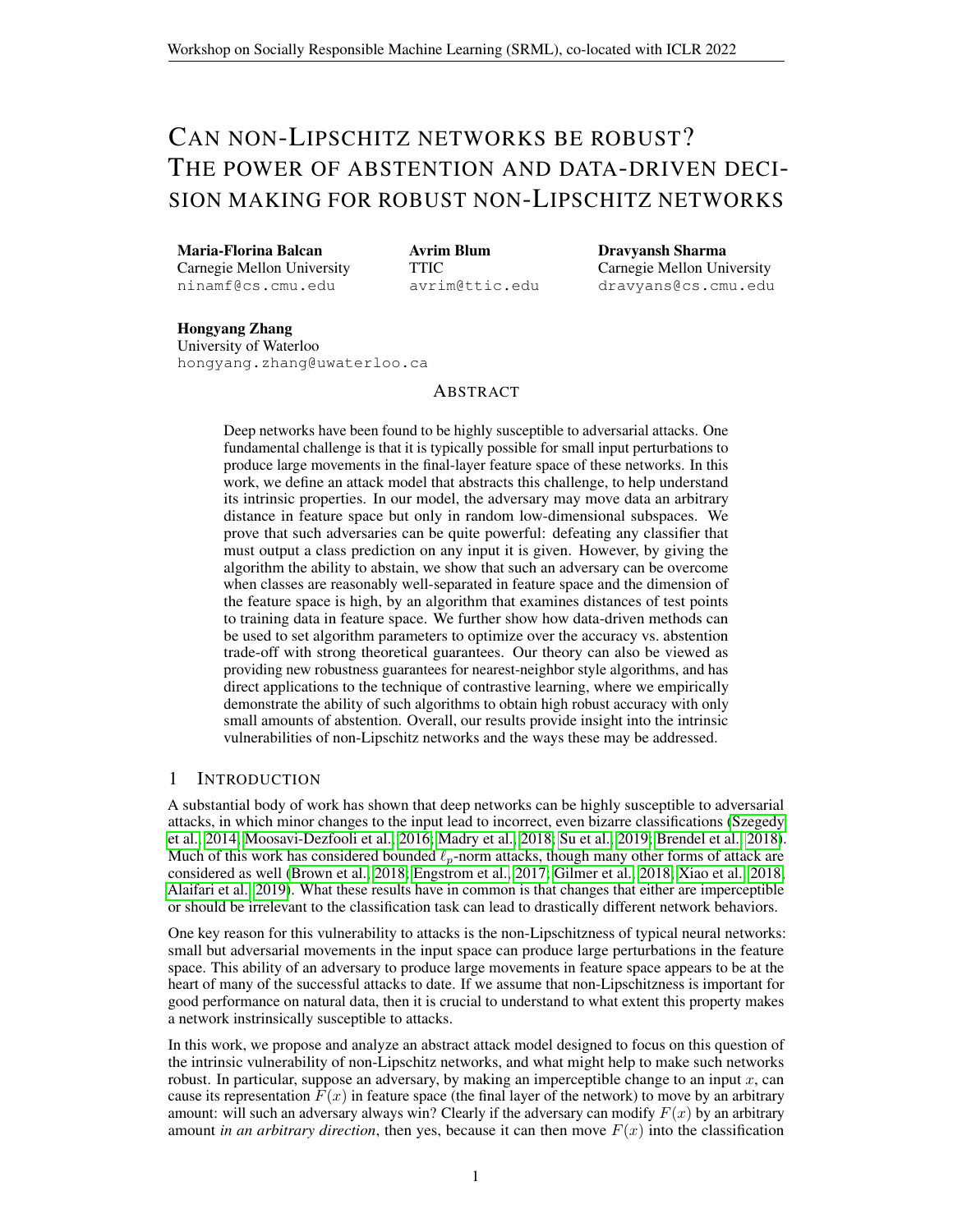region of any other class it wishes. But what if the adversary can modify  $F(x)$  by an arbitrary amount but only in a *random* direction or within a random low-dimensional subspace? In this case, we show an interesting dichotomy: if the classifier must output a classification on any input it is given, then indeed the adversary will still win, no matter how well-separated the natural data points from different classes are in feature space and no matter what decision surface the classifier uses. However, if we provide the classifier the ability to abstain, then we show it can defeat such an adversary.

Our contributions. Conceptually, we introduce a new *random feature subspace* threat model to abstract the effect of non-Lipschitzness in deep networks. Technically, we show the power of abstention and data-driven decision-making in this setting, proving that classifiers with the ability to abstain are provably more powerful than those that cannot in this model, and giving formal guarantees for parameterized nearest-neighbor style algorithms. We use data-driven hyperparameter learning to set the algorithm parameters to minimize robust error while keeping abstention on natural data low. Experimentally, we show that our algorithms perform well in this model on representations learned by supervised and self-supervised contrastive learning.

### 2 POWER OF ABSTENTION

In principle, an adversarial example for a given labeled data point  $(x, y)$  is a small perturbation  $x'$  of  $x$  with the same true label  $y$  but that causes the classifier to make a mistake. One of the most popular models for adversarial examples is that of norm-bounded perturbations in the input space. Despite a large literature devoted to defending against such adversaries by improving the Lipschitzness of neural networks as functions mapping from input space to feature space [\(Zhang et al., 2019;](#page-5-1) [Yang](#page-5-2) [et al., 2020\)](#page-5-2), it is typically not true that small perturbations in the input space necessarily imply small modifications in the feature space. Motivated by this fact, in this paper we study a threat model where an adversary can modify the data by a large amount in the feature space. Note that because this large modification in feature space is assumed to come from a small perturbation in input space, we always assume that the *true correct label* y *is the same for the modified point and the original point*.

**Our threat model.** Let  $x \in \mathcal{X} \subseteq \mathbb{R}^{n_1}$  be a test input, embedded into feature space  $\mathcal{F} \subseteq \mathbb{R}^{n_2}$  using a deep neural network F. The adversary may corrupt  $F(\mathbf{x})$  such that the modified feature vector is any point in a random  $n_3$ -dimensional affine subspace denoted by  $S + {F(\mathbf{x})}$ . For example, if  $n_3 = 2$ then  $S + {F(x)}$  is a random 2-dimensional plane through  $F(x)$ , and the adversary may select an arbitrary point in that plane. Conceptually, we are viewing the network as "squashing" the adversarial ball in input space into a random infinitely thin and infinitely wide  $n_3$ -dimensional pancake in feature space. The adversary is given access to everything including the training data,  $F$ ,  $x$ ,  $S$  and the true label of x. We will use *adversary* and *adversarial example* throughout to refer to this threat model.

We first present a hardness result showing that no matter how nicely data is distributed in feature space, any classifier that is not allowed to abstain will fail even if the adversary can perturb points in a single random direction ( $n_3 = 1$ ).

<span id="page-1-0"></span>**Theorem 2.1.** For any classifier that partitions  $\mathbb{R}^{n_2}$  into two or more classes, any data distribution D*, any* δ > 0 *and any feature embedding* F*, there must exist at least one class* y ∗ *, such that for*  $a$ *t* least a 1 –  $\delta$  probability mass of examples  $x$  from class  $y^*$  (i.e.,  $x$  is drawn from  $D_{\mathcal{X}|y^*}$ ), for a *random unit-length vector* **v**, with probability at least  $1/2 - \delta$  *for some*  $\Delta_0 > 0$ ,  $F(\mathbf{x}) + \Delta_0 \mathbf{v}$  *is not labeled* y <sup>∗</sup> *by the classifier. In other words, there must be at least one class* y ∗ *such that for at least*  $1 - \delta$  *probability mass of points*  $\bf{x}$  *of class*  $y^*$ *, the adversary wins with probability at least*  $1/2 - \delta$ *.* 

Theorem [2.1](#page-1-0) gives a hardness result for robust classification without abstention. We will now give positive results for a nearest-neighbor style classifier (Algorithm [1\)](#page-1-1) that has the power to abstain.

#### Algorithm 1 ROBUSTCLASSIFIER $(\tau, \sigma)$

- <span id="page-1-1"></span>1: **Input:** A test feature  $F(\mathbf{x})$  (potentially an adversarial example), a set of training features  $F(\mathbf{x}_i)$ and their labels  $y_i, i \in [m]$ , a threshold parameter  $\tau$ , a separation parameter  $\sigma$ .
- 2: **Preprocessing:** Delete training examples  $F(\mathbf{x}_i)$  if  $\min_{j \in [m], y_i \neq y_j} \textsf{dist}(F(\mathbf{x}_i), F(\mathbf{x}_j)) < \sigma$
- 3: **Output:** A predicted label of  $F(\mathbf{x})$ , or "don't know".
- 4: if  $\min_{i \in [m]} \text{dist}(F(\mathbf{x}), F(\mathbf{x}_i)) < \tau$  then
- 5: **return**  $y_{\text{argmin}_{i \in [m]} \text{dist}(F(\mathbf{x}), F(\mathbf{x}_i))}$
- 6: **return** "don't know"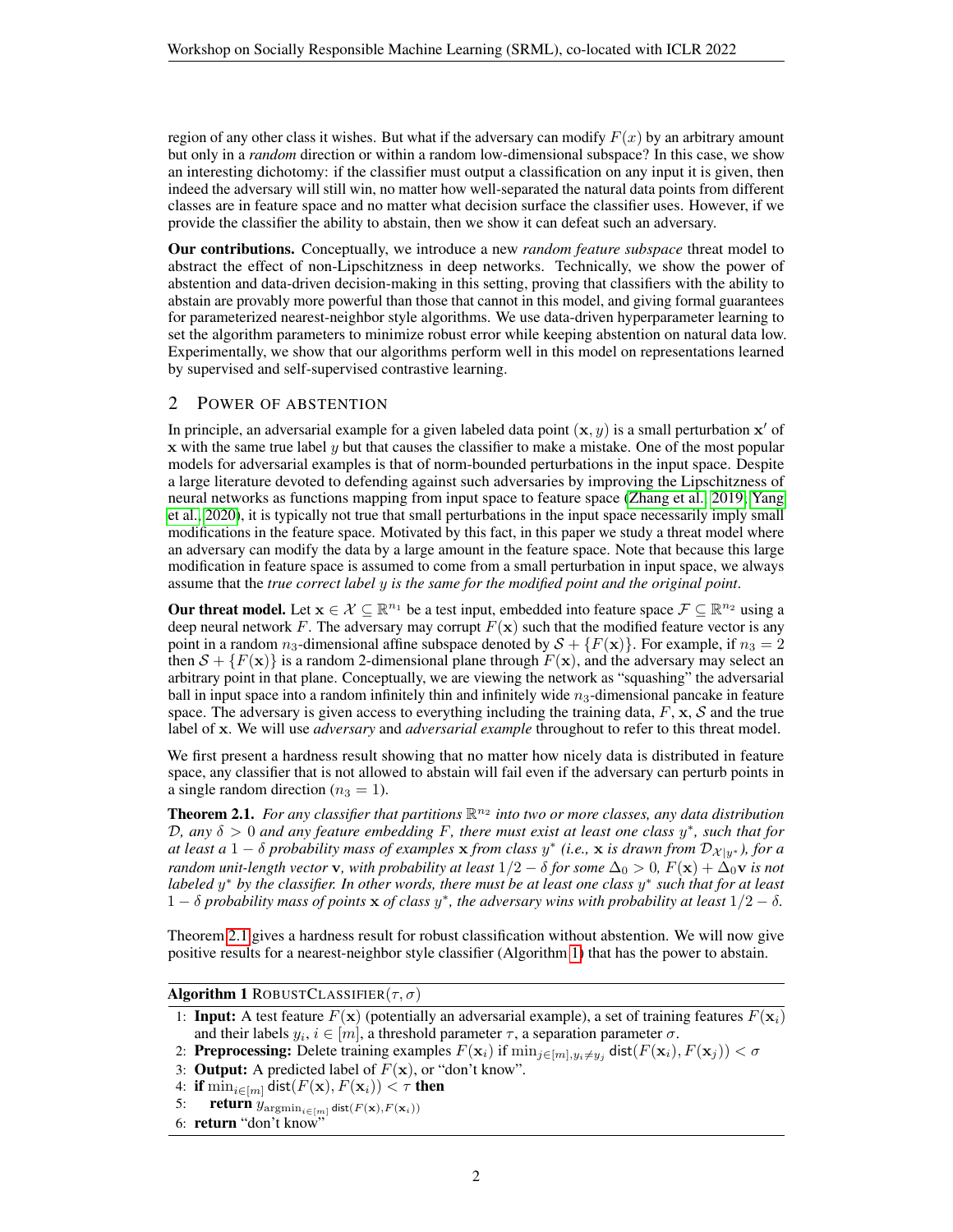Denote by  $\mathcal{E}_{\text{adv}}^{\mathbf{x}}(f) := \mathbb{E}_{S \sim S} \mathbf{1}\{\exists \mathbf{e} \in S + F(\mathbf{x}) \text{ s.t. } f(\mathbf{e}) \neq \mathbf{y} \text{ and } f(\mathbf{e}) \text{ does not abstain }\}$  the robust error of a given classifier  $f$  for classifying instance  $x$ . The following theorem states that so long as the threshold  $\tau$  in Algorithm [1](#page-1-1) is sufficiently small compared to the distance r between classes, and the dimension  $n_2$  of the ambient feature space is sufficiently large compared to the dimension  $n_3$  of the adversarial subspace  $S$ , the algorithm will have low robust error.

<span id="page-2-0"></span>**Theorem 2.2.** *Let*  $\mathbf{x} \sim \mathcal{D}_{\mathcal{X}}$  *be a test instance, m be the number of training examples and r be* the shortest distance between  $F(\mathbf{x})$  and  $F(\mathbf{x}_i)$  where  $\mathbf{x}_i$  is a training point from a different class.  $Suppose \tau = o\left(r\sqrt{1-\frac{n_3}{n_2}}\right)$ . The robust error of Algorithm [1,](#page-1-1)  $\mathcal{E}_{\text{adv}}^{\mathbf{x}}(\text{ROBUSTCLASSIFIER}(\tau,0))$ , is

at most  $m \Big ( \frac{c \tau}{\sqrt{2}}$  $r\sqrt{1-\frac{n_{3}}{n_{2}}}$  $\int_{0}^{n_{2}-n_{3}}$  +  $mc_{0}^{n_{2}-n_{3}}$ , where  $c > 0$  and  $0 < c_{0} < 1$  are absolute constants. For .

*the case*  $n_3 = 1$ *, the robust error is at most m*  $\left(\frac{\tau}{r}\right)^{n_2-1}$ 

Theorem [2.2](#page-2-0) states that the robust error of Algorithm [1](#page-1-1) is small if the number of labeled examples  $m$ is sub-exponential in  $n_2 - n_3$ . We also extend Theorem [2.2](#page-2-0) to a more general class of adversaries, which can have any bounded distribution over the space of linear subspaces of a fixed dimension  $n_3$ and the adversary can perturb a test feature vector arbitrarily in the sampled adversarial subspace.

<span id="page-2-1"></span>**Theorem 2.3.** *Consider the setting of Theorem [2.2,](#page-2-0) with an adversary having a*  $\kappa$ *-bounded*<sup>[1](#page-0-0)</sup> *distribution over the space of linear subspaces of a fixed dimension*  $n_3$  *for perturbing the test point. If*  $\mathbf{E}(\tau, r)$  *denotes the bound on error rate in Theorem* [2.2](#page-2-0) *for* ROBUSTCLASSIFIER( $\tau$ , 0) *in Algorithm [1,](#page-1-1)* then the error bound of the same algorithm against the  $\kappa$ -bounded adversary is  $\mathcal{O}(\kappa \mathbf{E}(\tau, r))$ .

We relax the well-separateness assumption in Theorems [2.2](#page-2-0) and [2.3](#page-2-1) by using a separation parameter  $\sigma > 0$  in Algorithm [1.](#page-1-1) We further show that we can control the frequency of outputting "don't know", when the data are nicely distributed according to the following assumption.

<span id="page-2-2"></span>**Assumption 1.** We assume that at least  $1 - \delta$  fraction of mass of the marginal distribution  $\mathcal{D}_{F(X)|y}$ *over*  $\mathbb{R}^{n_2}$  *can be covered by* N *balls*  $\mathbb{B}_1$ ,  $\mathbb{B}_2$ , ...  $\mathbb{B}_N$  *of radius*  $\tau/2$  *and of mass*  $\Pr_{\mathcal{D}_{F(X)}}[\mathbb{B}_k] \ge$  $\frac{C_0}{m}\left(n_2\log m + \log \frac{4N}{\beta}\right)$ , where  $C_0 > 0$  is an absolute constant and  $\delta, \beta \in (0,1)$ .

Intuitively, it says that for every label class one can cover most of the distribution of the class with (potentially overlapping) balls of a fixed radius, each having a small lower bound on the density contained. This holds for well-clustered datasets (as is typical for feature data) for a sufficiently large radius. Our analysis leads to the following guarantee on the abstention rate.

<span id="page-2-3"></span>**Theorem 2.4.** *Suppose that*  $F(\mathbf{x}_1),...,F(\mathbf{x}_m)$  *are m training instances i.i.d. sampled from marginal*  $distribution$   $\mathcal{D}_{F(\mathcal{X})}.$  Under Assumption [1,](#page-2-2) with probability at least  $1-\beta/4$  over the sampling, we *have*  $Pr(\cup_{i=1}^m \mathbb{B}(F(\mathbf{x}_i), \tau)) \geq 1 - \delta$ .

Theorem [2.4](#page-2-3) implies that when  $Pr[\mathbb{B}_k] \ge \frac{\beta}{N}$  and  $m = \Omega(\frac{n_2 N}{\beta} \log \frac{n_2 N}{\beta})$ , with probability at least  $1 - \beta/4$  over the sampling, we have  $Pr(\cup_{i=1}^{m} \mathbb{B}(F(\mathbf{x}_i), \tau)) \geq 1 - \delta$ . Therefore, with high probability, the algorithm will output "don't know" only for an  $\delta$  fraction of natural data.

#### 3 LEARNING DATA-SPECIFIC OPTIMAL THRESHOLDS

Given an embedding function F and a classifier  $f<sub>\tau</sub>$  which outputs either a predicted class if the nearest neighbor is within distance  $\tau$  of a test point or abstains from predicting, we want to evaluate the performance of  $f_{\tau}$  on a test set  $\tau$  against an adversary which can perturb a test feature vector in a random subspace  $S \sim S$ . To this end, we define  $\check{\mathcal{E}}_{\text{adv}}(\tau) := \mathbb{\dot{E}}_{S \sim S} \frac{1}{|\mathcal{T}|} \sum_{(\mathbf{x}, \mathbf{y}) \in \mathcal{T}} \mathbf{1} \{\exists \mathbf{e} \in \mathcal{T} \}$  $S + F(\mathbf{x}) \subseteq \mathbb{R}^{n_2}$  s.t.  $f(\mathbf{e}) \neq \mathbf{y}$  and  $f_\tau(\mathbf{e})$  does not abstain} as the robust error on the test set  $\mathcal{T}$ , and  $\mathcal{D}_{\text{nat}}(\tau) := \frac{1}{|\mathcal{T}|} \sum_{(\mathbf{x}, \mathbf{y}) \in \mathcal{T}} \mathbf{1}\{f_{\tau}(F(\mathbf{x}))\}$  abstains} as the abstention rate on the natural data.  $\mathcal{E}_{\text{adv}}(\tau)$ and  $\mathcal{D}_{nat}(\tau)$  are monotonic in  $\tau$ . We can capture the trade-off between abstention rate and accuracy in a single objective  $g(\tau) := \mathcal{E}_{adv}(\tau) + c \mathcal{D}_{nat}(\tau)$ , where c is a positive constant and denotes the *cost of abstention* (adversarial version of Chow's objective [\(Chow, 1970\)](#page-4-9)). We can optimize  $g(\tau)$ in a data-driven fashion and obtain theoretical guarantee on the convergence to a global optimum. In Theorem [3.1,](#page-2-4) we show no regret can be achieved for online learning of the threshold  $\tau$  using test batches of size b. Using online-to-batch conversion, our results imply a uniform convergence bound for objective  $q(\tau)$  in the supervised setting.

<span id="page-2-4"></span><sup>&</sup>lt;sup>1</sup>A distribution is  $\kappa$ -bounded if the corresponding probability density  $f(x)$  satisfies,  $\sup_x f(x) \leq \kappa$ .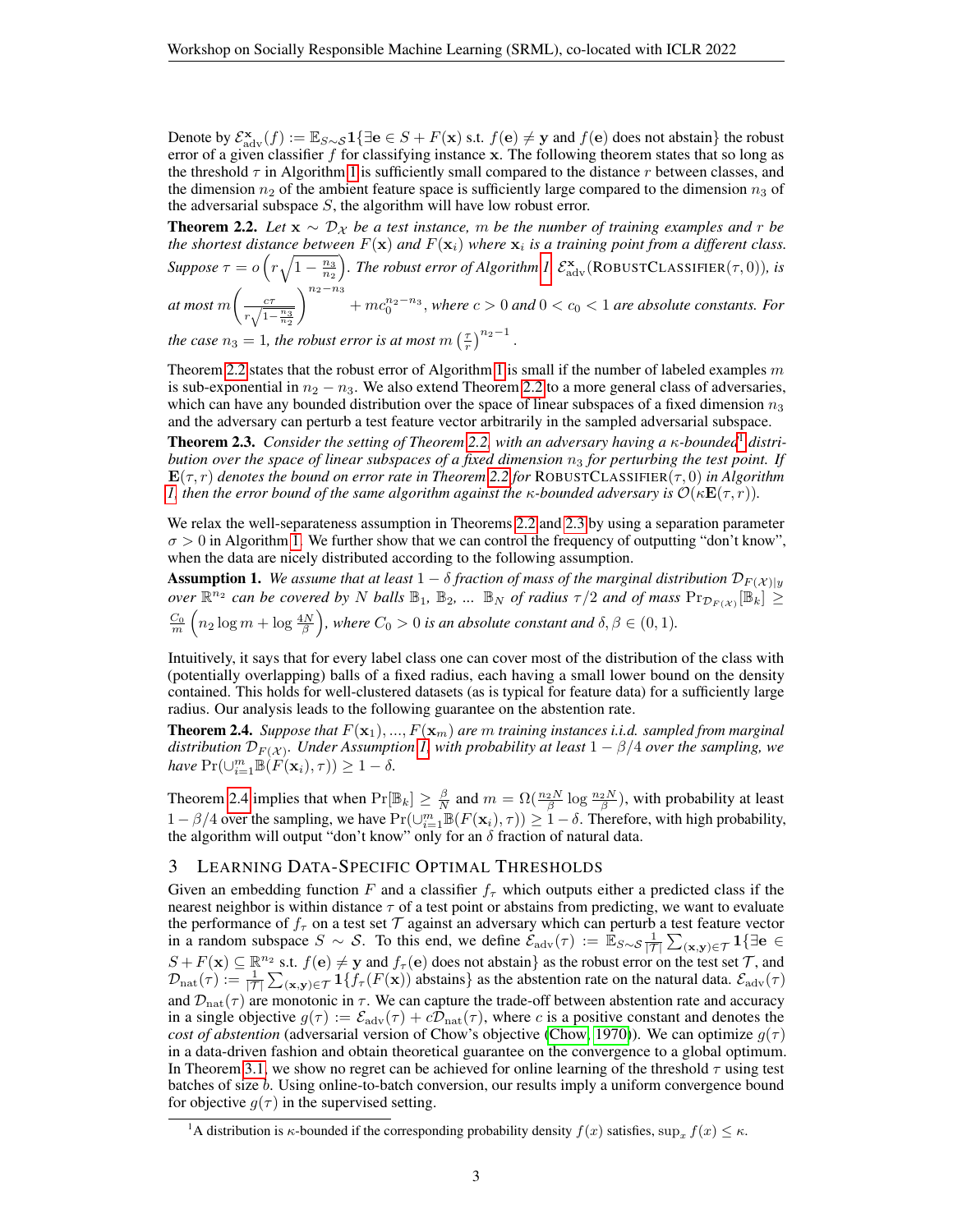|                      | Contrastive<br>$\varepsilon_{\rm nat}$ |      | Linear Protocol<br>$\mathcal{E}_{\text{adv}}$<br>$\varepsilon_{\rm nat}$ |         | Ours ( $\tau = 3.0$ )<br>$\varepsilon_{\rm adv}$<br>$\mathcal{D}_{\rm nat}$ |         | Ours ( $\tau = 2.0$ )<br>$\varepsilon_{\rm nat}$<br>$\varepsilon_{\rm adv}$<br>$\mathcal{D}_{\mathrm{nat}}$ |       |         |
|----------------------|----------------------------------------|------|--------------------------------------------------------------------------|---------|-----------------------------------------------------------------------------|---------|-------------------------------------------------------------------------------------------------------------|-------|---------|
|                      |                                        |      |                                                                          |         |                                                                             |         |                                                                                                             |       |         |
| $(\sigma = 0)$       | Self-supervised                        | 8.9% | 100.0%                                                                   | 15.4%   | 40.7%                                                                       | 2.2%    | 14.3%                                                                                                       | 26.2% | 28.7%   |
|                      | Supervised                             | 5.6% | 100.0%                                                                   | 5.7%    | 60.5%                                                                       | $0.0\%$ | 5.7%                                                                                                        | 33.4% | $0.0\%$ |
| $(\sigma = 0.9\tau)$ | Self-supervised                        | 8.9% | 100.0%                                                                   | 7.2%    | 9.4%                                                                        | 12.9%   | 10.0%                                                                                                       | 17.7% | 29.9%   |
|                      | Supervised                             | 5.6% | 100.0%                                                                   | $6.2\%$ | 18.9%                                                                       | $0.0\%$ | 5.6%                                                                                                        | 22.0% | $0.1\%$ |
| $(\sigma = \tau)$    | Self-supervised                        | 8.9% | 100.0%                                                                   | 1.1%    | $1.2\%$                                                                     | 33.4%   | 2.1%                                                                                                        | 3.1%  | 49.9%   |
|                      | Supervised                             | 5.6% | 100.0%                                                                   | 1.9%    | 2.8%                                                                        | 10.6%   | $4.1\%$                                                                                                     | 4.8%  | 3.3%    |

<span id="page-3-0"></span>Table 1: Natural error  $\mathcal{E}_{\text{nat}}$  and robust error  $\mathcal{E}_{\text{adv}}$  on the CIFAR-10 dataset [\(Szegedy et al., 2015\)](#page-4-10) when  $n_3 = 1$  and the 512-dimensional representations are learned by contrastive learning, where  $\mathcal{D}_{\text{nat}}$  represents the fraction of each algorithm's output of "don't know" on the natural data.

<span id="page-3-1"></span>

Figure 1: Adversarial accuracy (i.e., rate of adversary failure) vs. abstention rate as threshold  $\tau$  varies for  $n_3 = 1$  and different outlier removal thresholds  $\sigma$ .

**Theorem 3.1.** Assume  $\tau$  is  $o(\min\{m^{-1/n_2}, r\})$ , and the data distribution is continuous,  $\kappa$ -bounded, *positive and has bounded partial derivatives. If* τ *is set using a continuous version of the multiplicative updates algorithm, then with probability at least*  $1 - \delta$ *, the expected regret for optimizing*  $g(\tau)$  *in* T rounds is bounded by  $O\left(\sqrt{n_2T\log\left(\frac{\kappa RTmb}{\delta r^{n_2-n_3}}\right)}\right)$ , where  $R$  is a bound on the largest distance between *any two training points,* b *is the batch size, and* r *is the smallest distance between points of different labels.*

## 4 EXPERIMENTS ON CONTRASTIVE LEARNING

We verify the robustness of Algorithm [1](#page-1-1) when the representations are learned by contrastive learning. Given a embedding function  $F$  and a classifier f which outputs either a predicted class or abstains from predicting, recall that we define the natural and robust errors, respectively, as  $\mathcal{E}_{nat}(f) :=$  $\mathbb{E}_{(\mathbf{x},\mathbf{y})\sim\mathcal{D}}1\{f(F(\mathbf{x}))\neq \mathbf{y}\text{ and }f(F(\mathbf{x}))\text{ does not abstain}\}\text{, and }\mathcal{E}_{\text{adv}}(f):=\mathbb{E}_{(\mathbf{x},\mathbf{y})\sim\mathcal{D},S\sim\mathcal{S}}1\{\exists\mathbf{e}\in\mathcal{E}_{\text{adv}}\}$  $S + F(\mathbf{x}) \subseteq \mathbb{R}^{n_2}$  s.t.  $f(\mathbf{e}) \neq \mathbf{y}$  and  $f(\mathbf{e})$  does not abstain}, where  $S \sim S$  is a random adversarial subspace of  $\mathbb{R}^{n_2}$  with dimension  $n_3$ .  $\mathcal{D}_{\text{nat}}(f) := \mathbb{E}_{(\mathbf{x}, \mathbf{y}) \sim \mathcal{D}} \mathbf{1}\{f(F(\mathbf{x}))\}$  abstains} is the abstention rate on the natural examples. Note that the robust error is always at least as large as the natural error.

Our self-supervised and supervised contrastive learning setups follow [\(Chen et al., 2020\)](#page-4-11) and [\(Khosla](#page-4-12) [et al., 2020\)](#page-4-12) respectively. In both the setups, we compare the robustness of the linear protocol with that of our defense protocol in Algorithm [1](#page-1-1) under exact computation of adversarial examples using a convex optimization program in  $n_3$  dimensions and m constraints.

Experimental results. (Table [1.](#page-3-0)) Compared with the standard linear protocol, our algorithms have much lower robust error. Note that even if abstention is added based on distance from the linear boundary, sufficiently large perturbations will ensure the adversary can always succeed. For an approximate adversary which can be efficiently implemented for large  $n_3$ .

The threshold parameter  $\tau$  captures the trade-off between the robust accuracy  $\mathcal{A}_{\text{adv}} := 1 - \mathcal{E}_{\text{adv}}$ and the abstention rate  $\mathcal{D}_{nat}$  on the natural data. We report both metrics for different values of  $\tau$  for supervised and self-supervised constrastive learning. The supervised setting enjoys higher adversarial accuracy and a smaller abstention rate for fixed  $\tau$ 's due to the use of extra label information. We plot  $\mathcal{A}_{\text{adv}}$  against  $\mathcal{D}_{\text{nat}}$  for Algorithm [1](#page-1-1) as hyperparameters vary (Figure [1\)](#page-3-1). For small  $\tau$ , both accuracy and abstention rate approach 1.0. As the threshold increases, the abstention rate decreases rapidly and our algorithm enjoys good accuracy even with small abstention rates. For  $\tau \to \infty$  (i.e. the nearest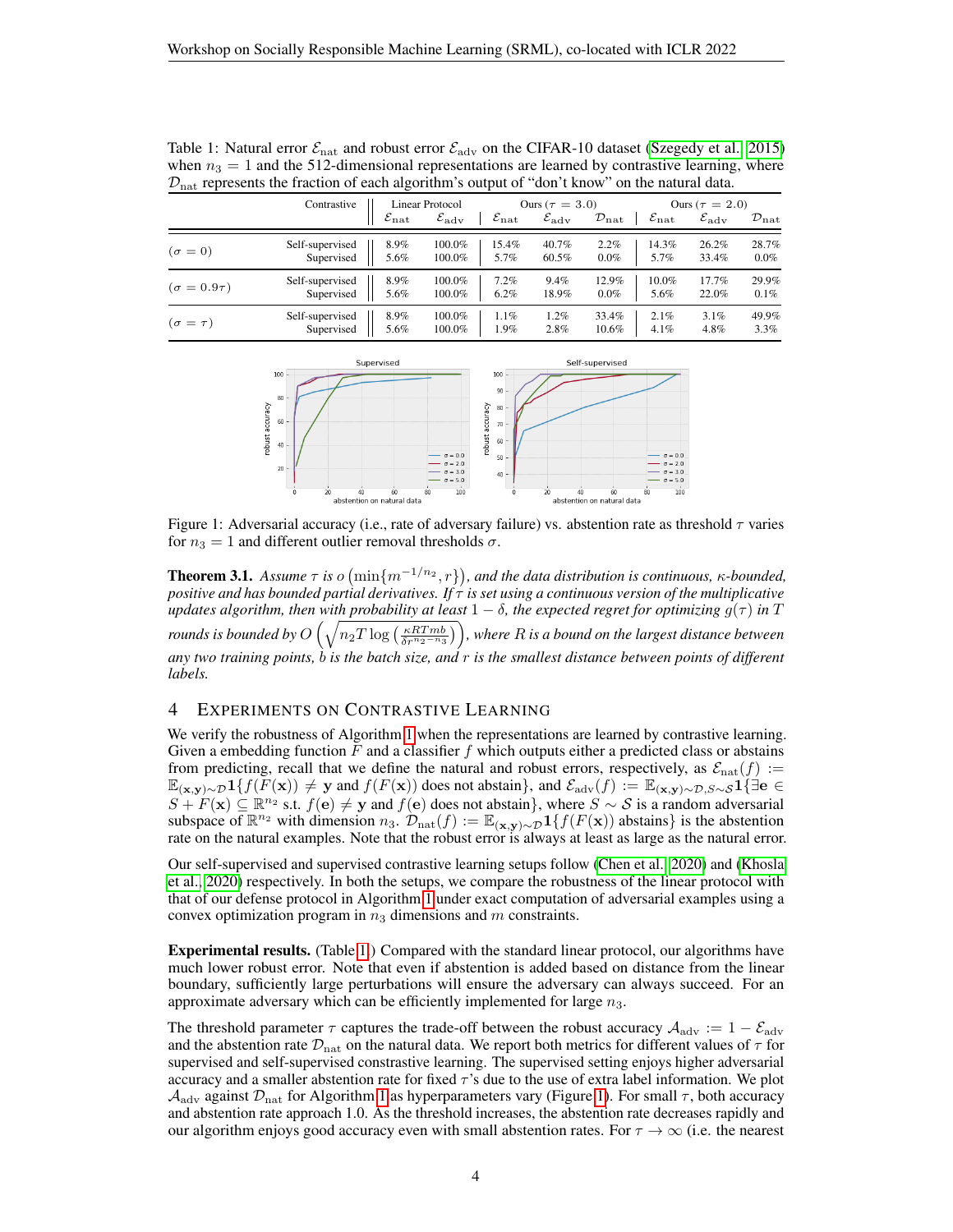neighbor search), both  $\mathcal{D}_{\text{nat}}$  and  $\mathcal{A}_{\text{adv}}$  are nearly 0%. Increasing  $\sigma$  (for small  $\sigma$ ) gives us higher robust accuracy for the same abstention rate. Too large  $\sigma$  also leads to degraded performance.

#### ACKNOWLEDGMENTS

This work was supported in part by an NSERC Discovery Grant, the National Science Foundation under grants CCF-1815011, CCF-1535967, IIS-1901403, CCF-1910321, SES-1919453, the Defense Advanced Research Projects Agency under cooperative agreement HR00112020003, an AWS Machine Learning Research Award, a Microsoft Research Faculty Fellowship, and a Bloomberg Research Grant. The views expressed in this work do not necessarily reflect the position or the policy of the Government and no official endorsement should be inferred. Approved for public release; distribution is unlimited.

#### **REFERENCES**

- <span id="page-4-8"></span>Rima Alaifari, Giovanni S Alberti, and Tandri Gauksson. ADef: an iterative algorithm to construct adversarial deformations. In *International Conference on Learning Representations*, 2019.
- <span id="page-4-4"></span>Wieland Brendel, Jonas Rauber, Alexey Kurakin, Nicolas Papernot, Behar Veliqi, Marcel Salathe,´ Sharada P Mohanty, and Matthias Bethge. Adversarial vision challenge. *arXiv preprint arXiv:1808.01976*, 2018.
- <span id="page-4-5"></span>Tom B Brown, Nicholas Carlini, Chiyuan Zhang, Catherine Olsson, Paul Christiano, and Ian Goodfellow. Unrestricted adversarial examples. *arXiv preprint arXiv:1809.08352*, 2018.
- <span id="page-4-11"></span>Ting Chen, Simon Kornblith, Mohammad Norouzi, and Geoffrey Hinton. A simple framework for contrastive learning of visual representations. In *International Conference on Machine Learning*, 2020.
- <span id="page-4-9"></span>CK Chow. On optimum recognition error and reject tradeoff. *IEEE Transactions on information theory*, 16(1):41–46, 1970.
- <span id="page-4-6"></span>Logan Engstrom, Brandon Tran, Dimitris Tsipras, Ludwig Schmidt, and Aleksander Madry. A rotation and a translation suffice: Fooling CNNs with simple transformations. *arXiv preprint arXiv:1712.02779*, 2017.
- <span id="page-4-7"></span>Justin Gilmer, Ryan P Adams, Ian Goodfellow, David Andersen, and George E Dahl. Motivating the rules of the game for adversarial example research. *arXiv preprint arXiv:1807.06732*, 2018.
- <span id="page-4-12"></span>Prannay Khosla, Piotr Teterwak, Chen Wang, Aaron Sarna, Yonglong Tian, Phillip Isola, Aaron Maschinot, Ce Liu, and Dilip Krishnan. Supervised contrastive learning. *arXiv preprint arXiv:2004.11362*, 2020.
- <span id="page-4-2"></span>Aleksander Madry, Aleksandar Makelov, Ludwig Schmidt, Dimitris Tsipras, and Adrian Vladu. Towards deep learning models resistant to adversarial attacks. In *International Conference on Learning Representations*, 2018.
- <span id="page-4-1"></span>Seyed-Mohsen Moosavi-Dezfooli, Alhussein Fawzi, and Pascal Frossard. Deepfool: a simple and accurate method to fool deep neural networks. In *IEEE Conference on Computer Vision and Pattern Recognition*, pp. 2574–2582, 2016.
- <span id="page-4-3"></span>Jiawei Su, Danilo Vasconcellos Vargas, and Kouichi Sakurai. One pixel attack for fooling deep neural networks. *IEEE Transactions on Evolutionary Computation*, 23(5):828–841, 2019.
- <span id="page-4-0"></span>Christian Szegedy, Wojciech Zaremba, Ilya Sutskever, Joan Bruna, Dumitru Erhan, Ian Goodfellow, and Rob Fergus. Intriguing properties of neural networks. In *2nd International Conference on Learning Representations, ICLR 2014*, 2014.
- <span id="page-4-10"></span>Christian Szegedy, Wei Liu, Yangqing Jia, Pierre Sermanet, Scott Reed, Dragomir Anguelov, Dumitru Erhan, Vincent Vanhoucke, and Andrew Rabinovich. Going deeper with convolutions. In *Proceedings of the IEEE conference on computer vision and pattern recognition*, pp. 1–9, 2015.